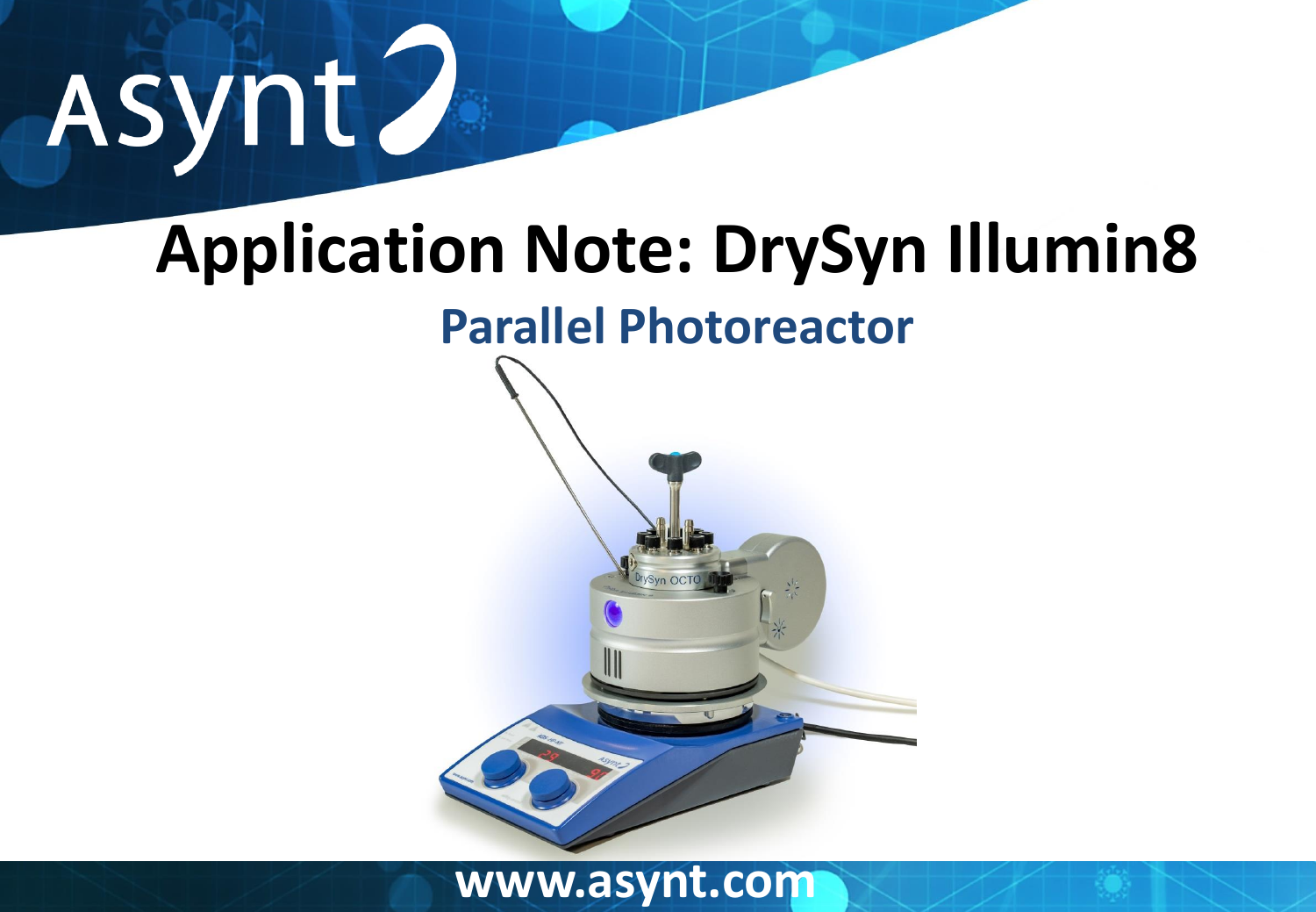# **DrySyn Illumin8: 450nm blue LED's**

**These reactions focus on % yield**





Asynt?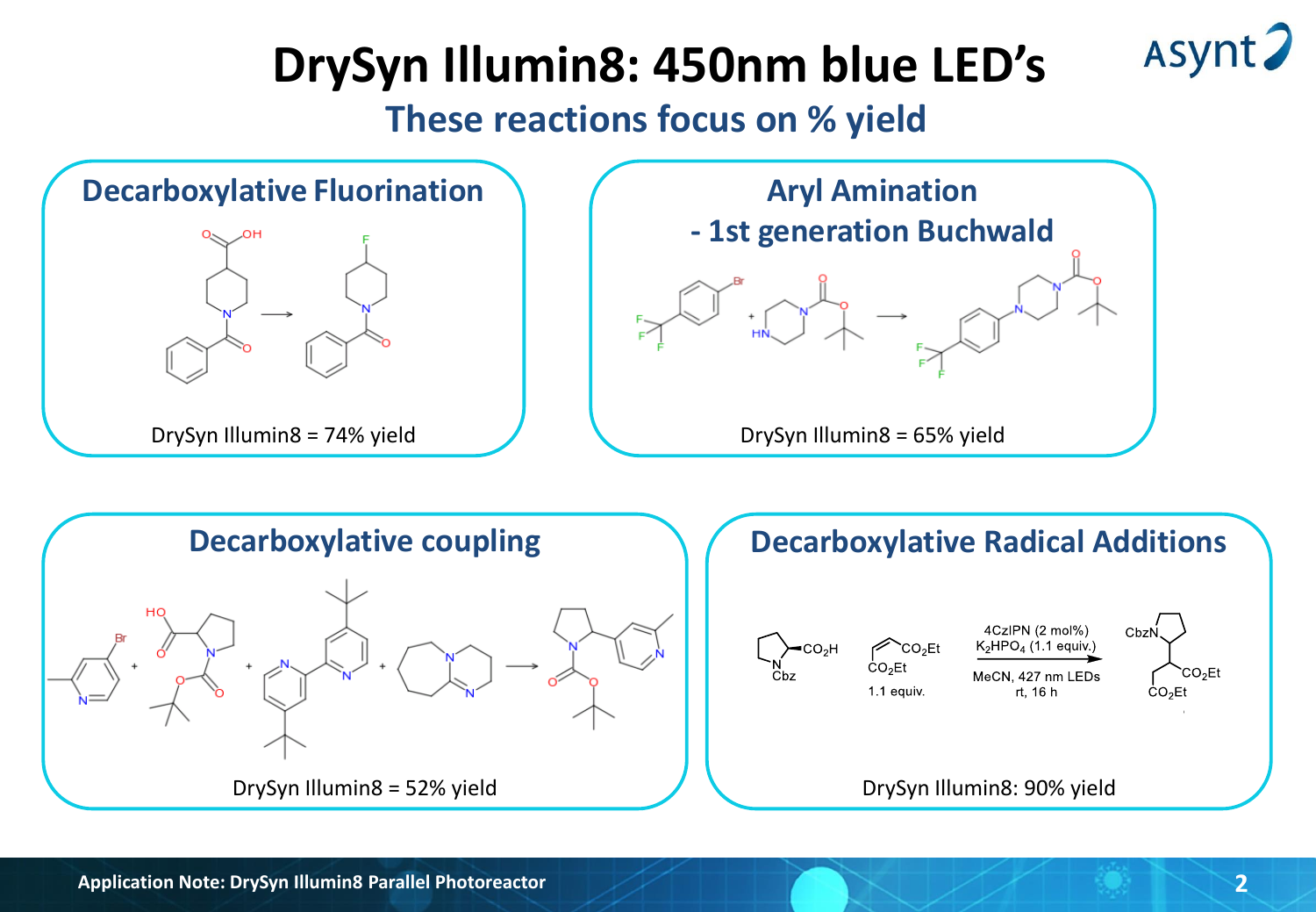# **DrySyn Illumin8: 450nm blue LED's**

**Focus on % of starting material decarboxylated**



Asynt?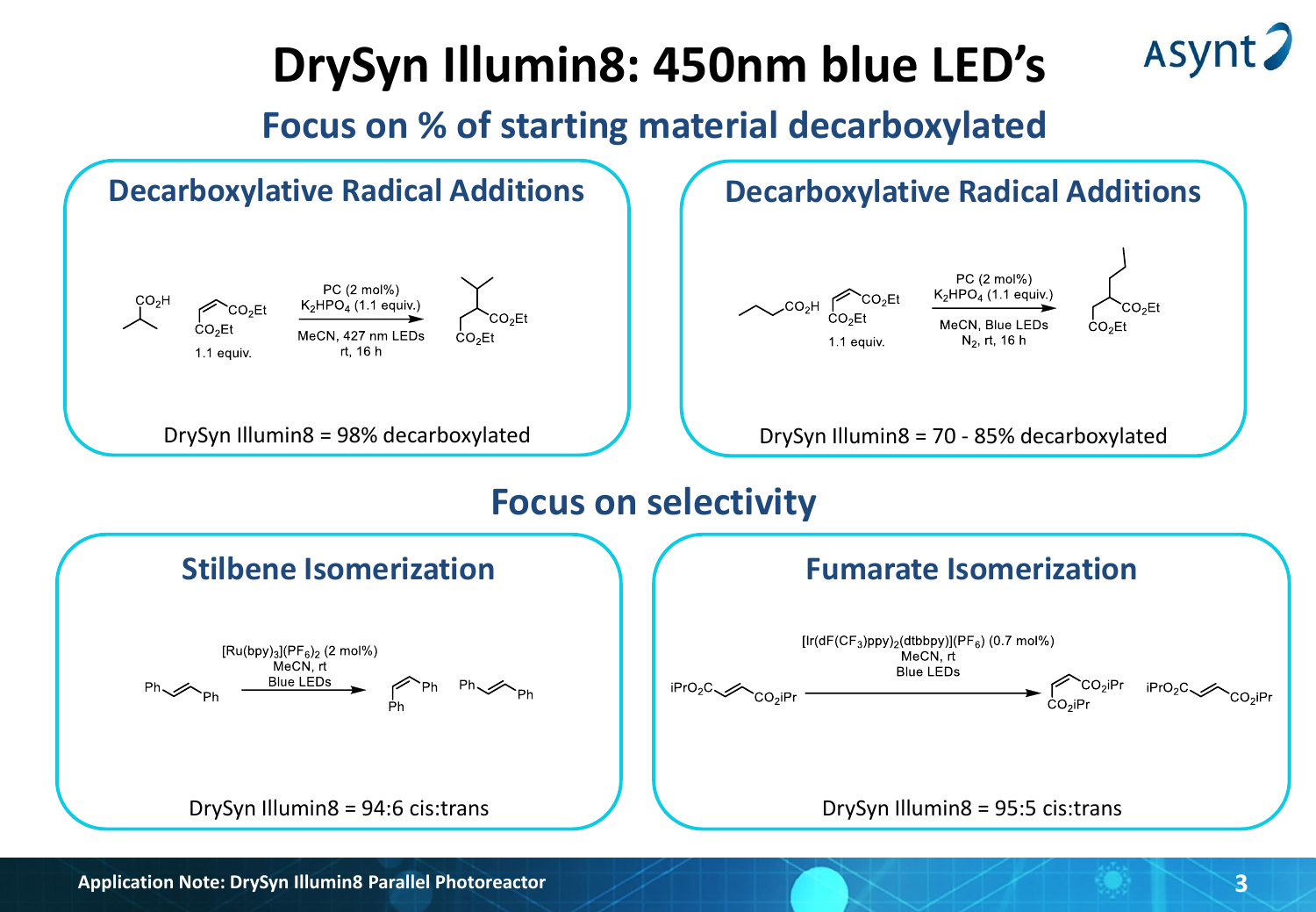### **DrySyn Illumin8: 450nm blue LED's Comparison to other devices**





Asynt.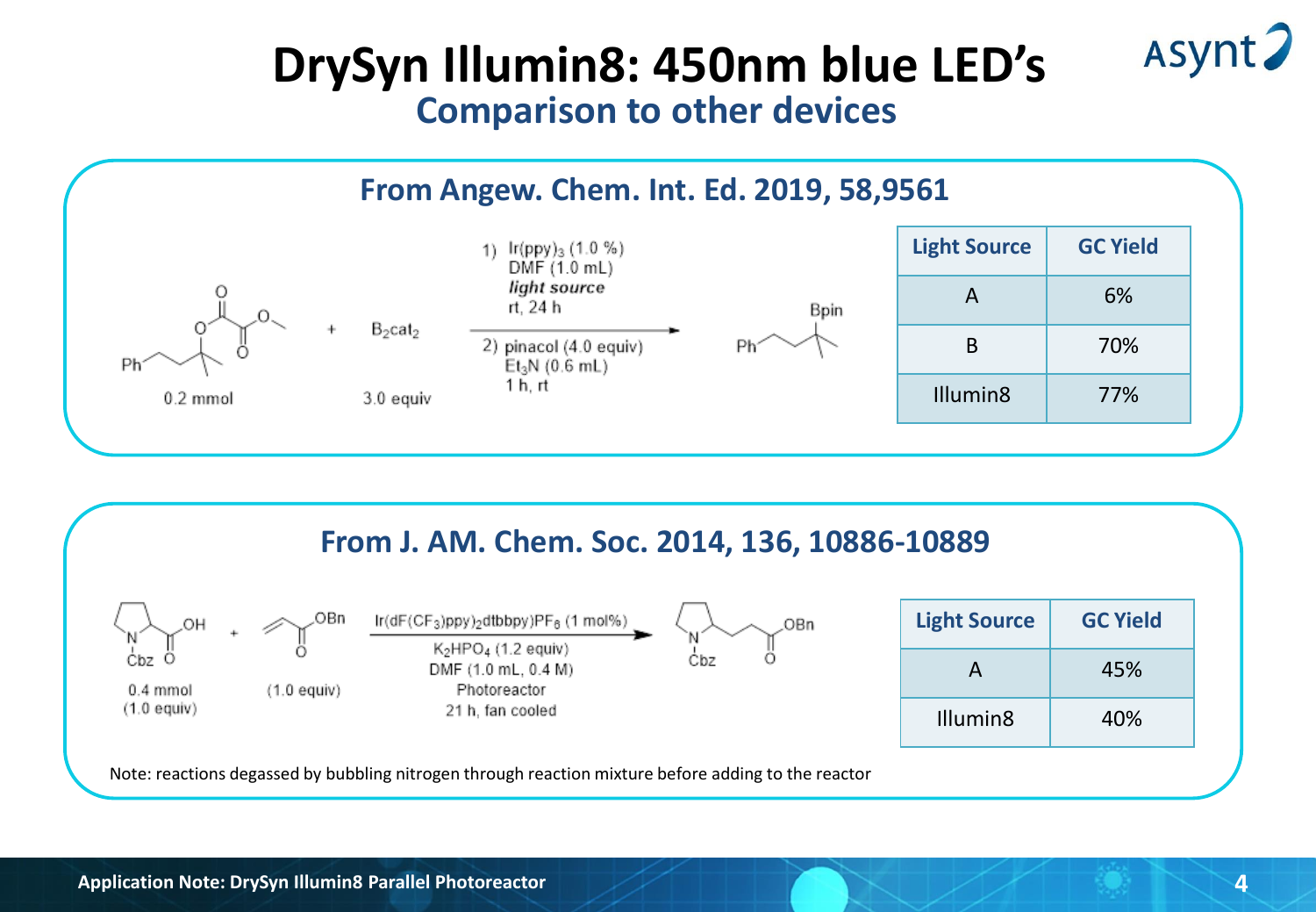# **DrySyn Illumin8: 365nm UV LED's**

**www.assynt.com Evaluation of Illumin8 for UV polymerisation & Comparison vs an already in use commercially available parallel UV chemistry screening tool**

### **Illumin8**



- $\checkmark$  Very small footprint instrument
- $\checkmark$  Simple set up
- $\checkmark$  Easy degas/remove of O<sub>2</sub>
- $\checkmark$  8 positions allowing simple screening
- $\checkmark$  Cooling fan allowing close to room temperature reaction
- $\checkmark$  Permits stirring

# **Alternative tool**

### $\checkmark$  Timer option

 $\checkmark$  Easy to see if lamps are on/off thanks to the shielded window Asynt?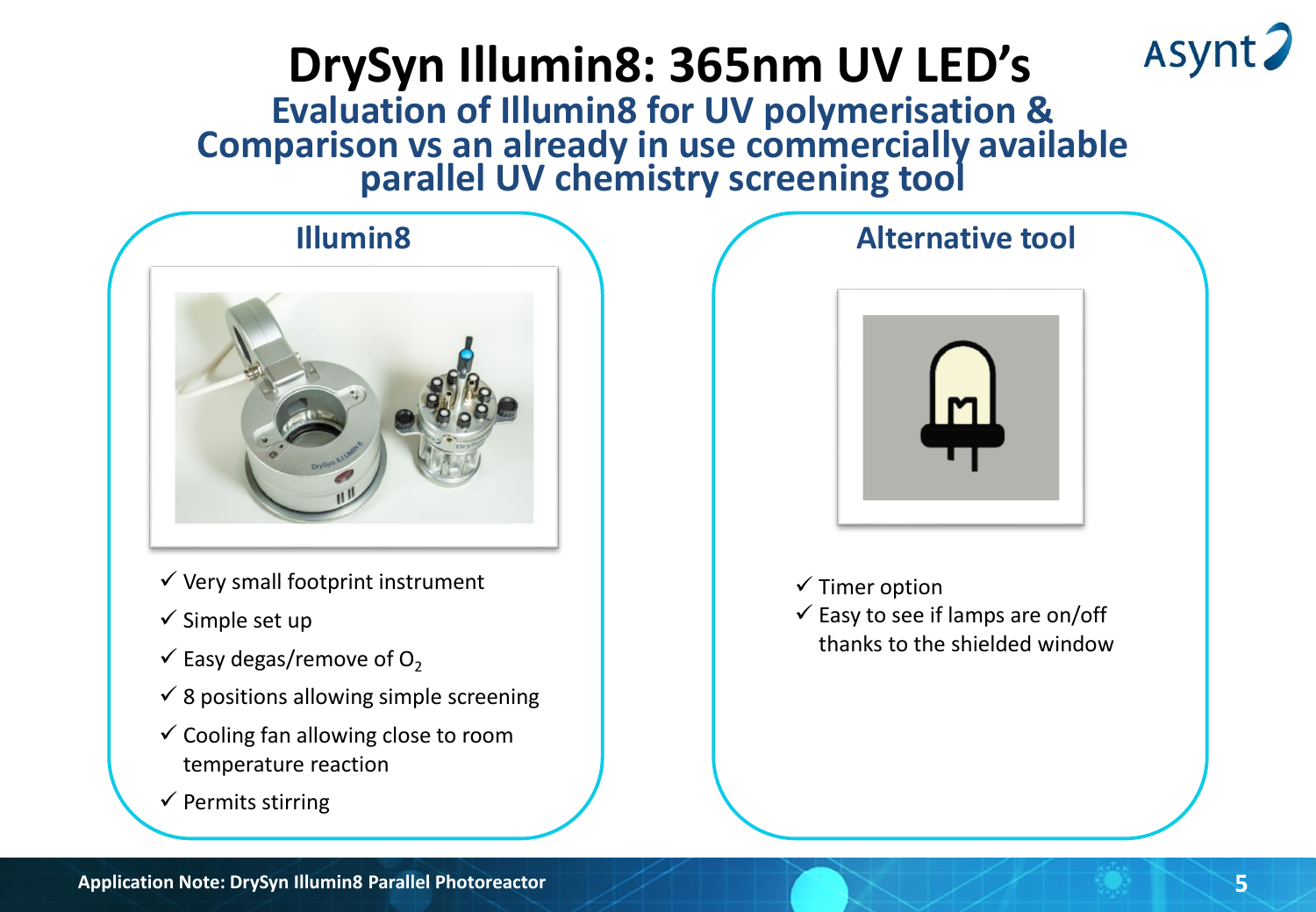

# **DrySyn Illumin8: 365nm UV LED's**

### **For polymerisation**



With Illumin8 the temperature of the solution after irradiation was 28 °C while with the UV chamber and no cooling system was ≈ 40 °C. The higher temperature can explain the degradation of the allyl double bond which is unwanted and yields side products.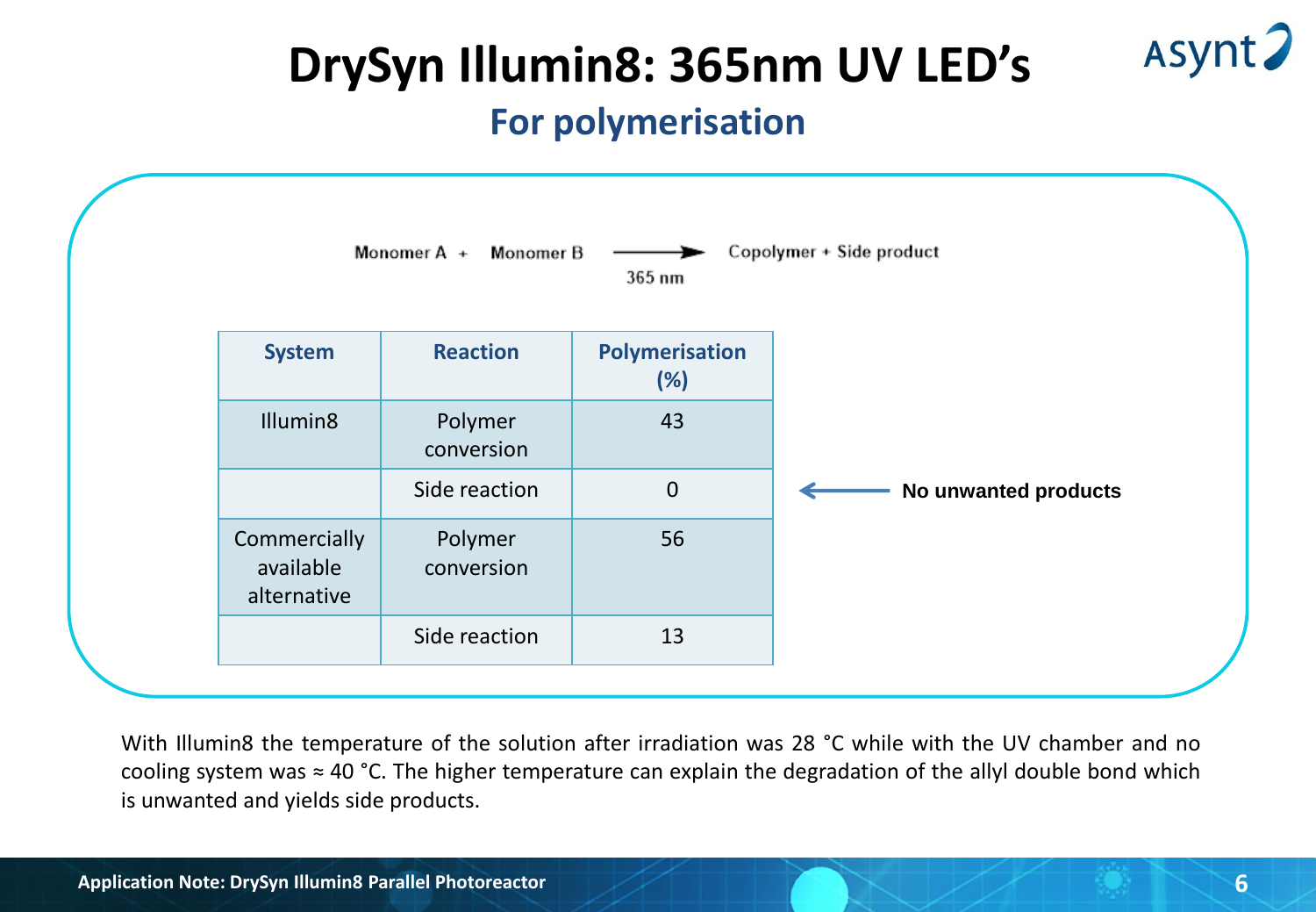**DrySyn Illumin8: 365nm UV LED's**

### **Reproducible parallel reaction screening**

| Copolymer<br>Monomer A +<br>Monomer B<br>365 nm |                 |                       |                     |
|-------------------------------------------------|-----------------|-----------------------|---------------------|
| <b>System</b>                                   | <b>Position</b> | Polymerisation<br>(%) | E.                  |
| Illumin8                                        | A (4 mL)        | 30                    | $\mathbf{D}$<br>(F) |
|                                                 | B(4 mL)         | 35                    | C<br>G.             |
|                                                 | E(4 mL)         | 33                    | Œ<br>B              |
|                                                 | G (8 mL)        | 30                    | A                   |

**7**

Asynt?

All positions in the Illumin8 reactor gave similar yield and conversion.

Also different volumes gave similar results.

On the UV chamber the positioning of the sample is critical for the yield.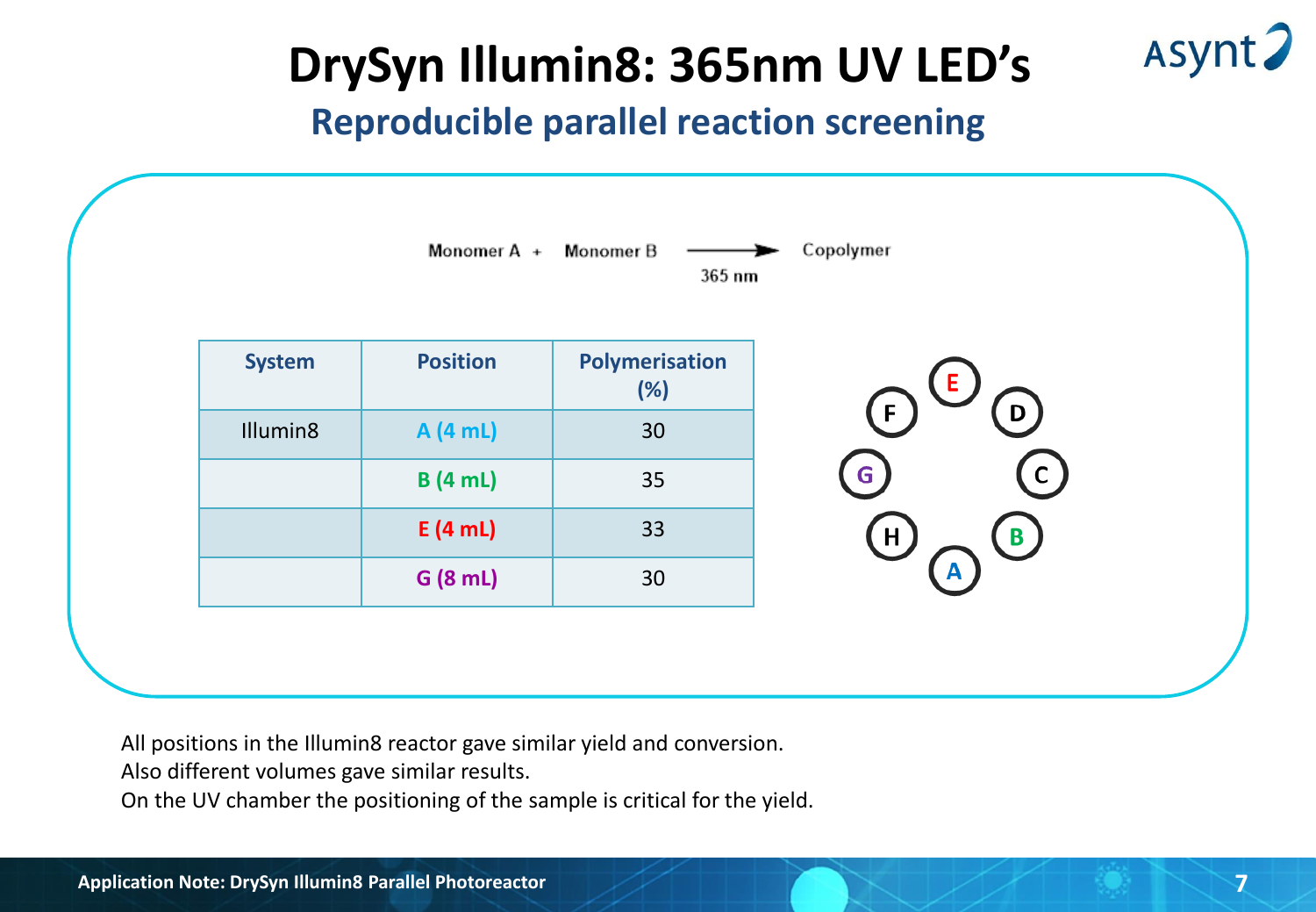Asynt?

# **DrySyn Illumin8: 365nm UV LED's**

### **Effective light transmission**



With Illumin8 high MW polymer can be obtained (conversion based on NMR data, need confirmation by GPC). Using the UVP chamber no conversion was ever obtained for MW > 100 kDa.

Even after 3.5 hours of irradiation the temperature was 28 °C with Illumin8.